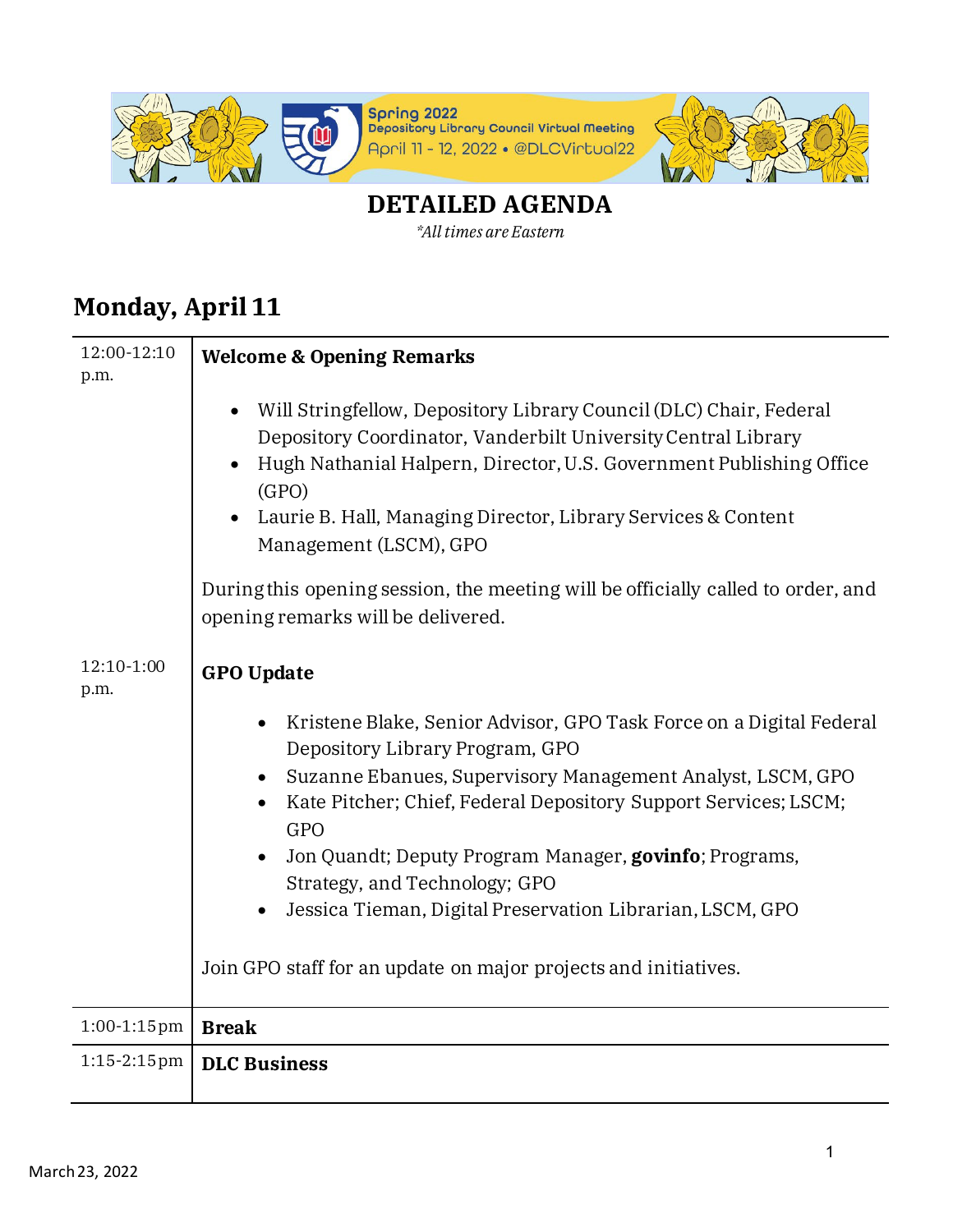|                       | Julia Ezzo; Government Information, Packaging, & Political<br>$\bullet$<br>Science Librarian; Michigan State University Libraries<br>Rick Mikulski, Assistant Professor, Portland State University Library<br>$\bullet$<br>Jennifer Morgan, Government Documents Librarian, Jerome Hall Law<br>$\bullet$<br>Library, Indiana University Maurer School of Law<br>Allen Moye, Associate Dean for IT & Library Services, DePaul<br>$\bullet$<br>University-College of Law<br>Laura Sare, Government Information and Data Librarian, Texas A&M<br>$\bullet$<br>University<br>• Will Stringfellow, DLC Chair, Federal Depository Coordinator,<br>Vanderbilt University Central Library<br>In this session, the DLC will review and approve the minutes of the fall 2021 |
|-----------------------|--------------------------------------------------------------------------------------------------------------------------------------------------------------------------------------------------------------------------------------------------------------------------------------------------------------------------------------------------------------------------------------------------------------------------------------------------------------------------------------------------------------------------------------------------------------------------------------------------------------------------------------------------------------------------------------------------------------------------------------------------------------------|
|                       | Meeting and elect a new Secretary. The DLC Working Groups will also share<br>reports and updates.                                                                                                                                                                                                                                                                                                                                                                                                                                                                                                                                                                                                                                                                  |
| $2:15 - 2:30$<br>p.m. | <b>Break</b>                                                                                                                                                                                                                                                                                                                                                                                                                                                                                                                                                                                                                                                                                                                                                       |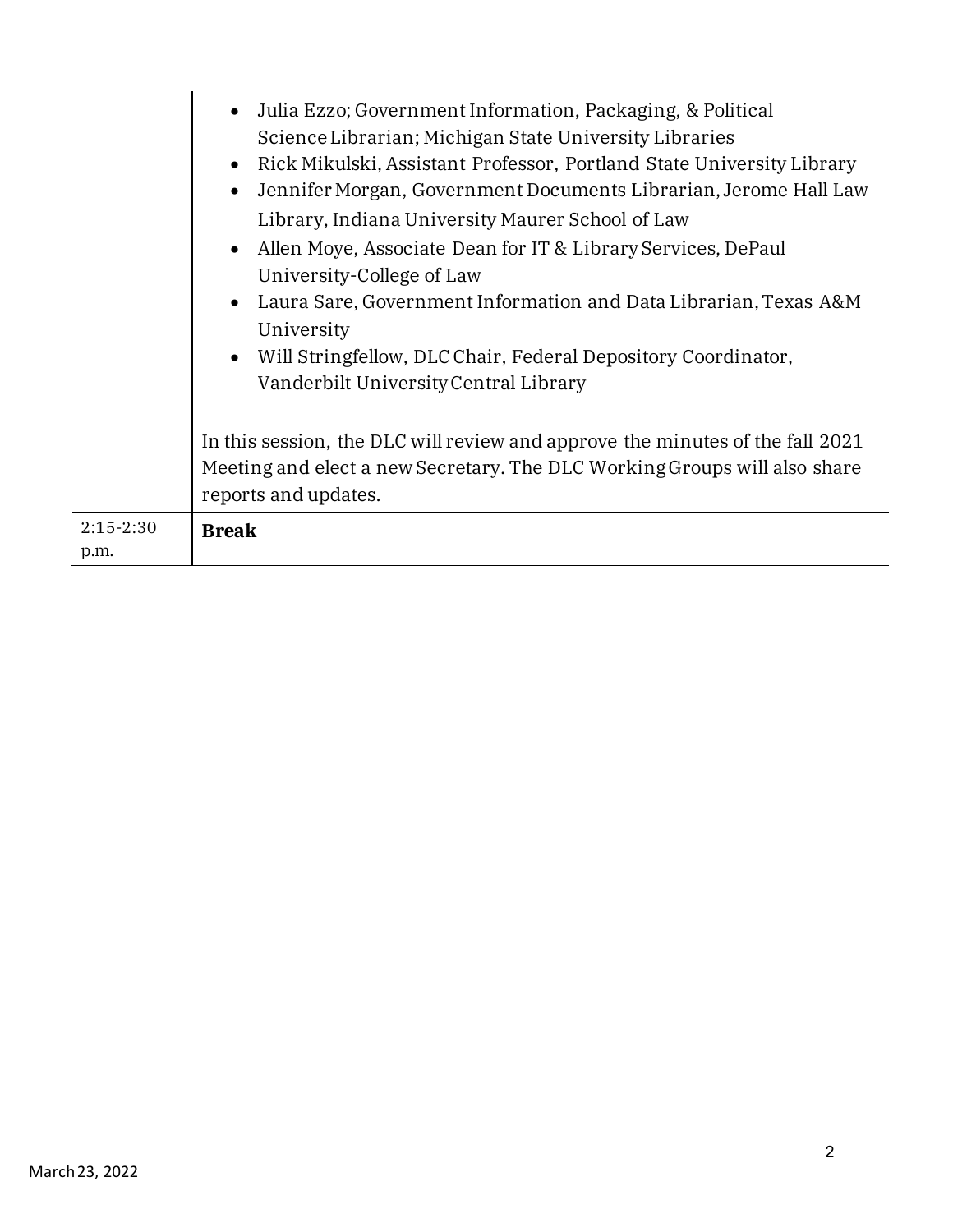| 2:30-3:30<br>p.m.     | The Future CGP and 21 <sup>st</sup> Century Technical Services: What We Learned<br>from You!                                                                                                                                                                                                                                                                                                                                                                |
|-----------------------|-------------------------------------------------------------------------------------------------------------------------------------------------------------------------------------------------------------------------------------------------------------------------------------------------------------------------------------------------------------------------------------------------------------------------------------------------------------|
|                       | Jennifer Morgan, Government Documents Librarian, Jerome Hall Law<br>$\bullet$<br>Library, Indiana University Maurer School of Law<br>Stephen Kharfen, Supervisory Librarian, Library Technical Services,<br>$\bullet$<br>LSCM, GPO<br>Michael Maben, Cataloging Librarian, Jerome Hall Law Library, Indiana<br>$\bullet$<br>University Maurer School of Law                                                                                                 |
|                       | Last year, the Collection and Discovery Services Working Group held two<br>open forums to discuss issues affecting the FDLP community. A lot of<br>information, ideas, and suggestions were shared regarding technical services<br>in the 21st century, the "next generation CGP," and possible topics for future<br>work of the Collection and Discovery Services Working Group. Please join us<br>for this session as we convey what we learned from you. |
| $3:30 - 3:45$<br>p.m. | <b>Break</b>                                                                                                                                                                                                                                                                                                                                                                                                                                                |
| 3:45-5:00pm           | The Quest for Persistence: An Overview of the Challenges Associated with<br><b>Ensuring Digital Content Remains Accessible</b><br>Allen Moye, Associate Dean for IT & Library Services, DePaul<br>$\bullet$<br>University-College of Law<br>Laura Sare, Government Information and Data Librarian, Texas A&M<br>University<br>Will Stringfellow, DLC Chair, Federal Depository Coordinator,<br>Vanderbilt University Central Library                        |
|                       | Learn about the preliminary findings and recommendations of the<br>"Exploring the Durability of PURLs and their Alternatives" Working Group.                                                                                                                                                                                                                                                                                                                |

## **Tuesday, April 12**

| 12:00-1:00 | Gone Digital? An Introductory Discussion of Issues Related to Digital                            |
|------------|--------------------------------------------------------------------------------------------------|
| p.m.       | <b>Government Information</b>                                                                    |
|            | • Renée Bosman, Government Information Librarian, University of<br>North Carolina at Chapel Hill |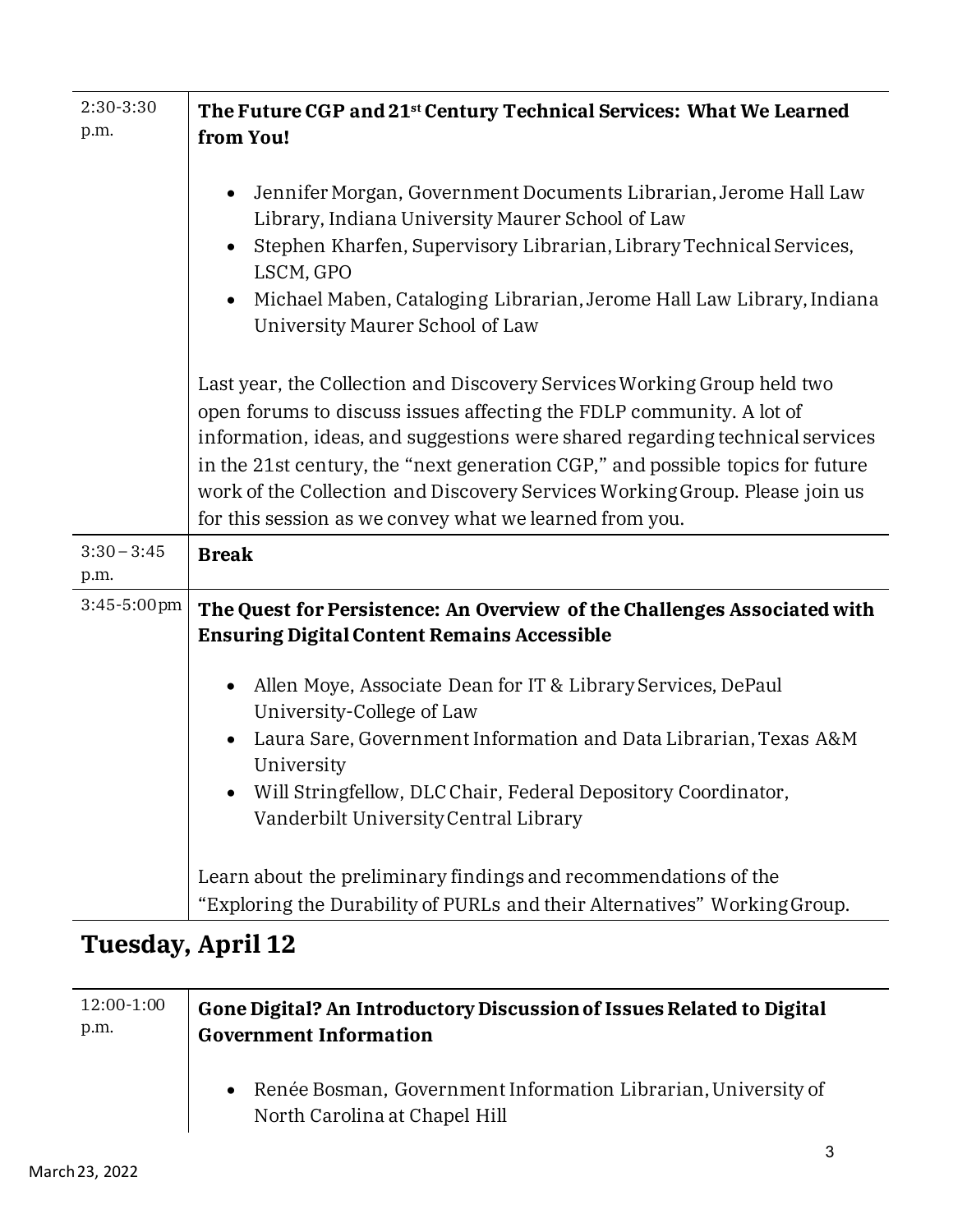|                     | James R. Jacobs, U.S. Government Information Librarian, Stanford<br>University<br>Robbie Sittel, Government Information Librarian, University of North<br><b>Texas Libraries</b><br>Will Stringfellow, DLC Chair, Government Documents Coordinator,<br>Vanderbilt University<br>This joint panel from the Digital Deposit and Exploring the Durability of<br>PURLs and their Alternatives Working Groups will provide a discussion of<br>various introductory topics related to digital Government information,<br>including: digital deposit, digital identifiers, and other issues related to digital                                                                                                                                                                                                                                                                                                                                                                                                                                                                                                                                                                                      |
|---------------------|----------------------------------------------------------------------------------------------------------------------------------------------------------------------------------------------------------------------------------------------------------------------------------------------------------------------------------------------------------------------------------------------------------------------------------------------------------------------------------------------------------------------------------------------------------------------------------------------------------------------------------------------------------------------------------------------------------------------------------------------------------------------------------------------------------------------------------------------------------------------------------------------------------------------------------------------------------------------------------------------------------------------------------------------------------------------------------------------------------------------------------------------------------------------------------------------|
|                     | Government information.                                                                                                                                                                                                                                                                                                                                                                                                                                                                                                                                                                                                                                                                                                                                                                                                                                                                                                                                                                                                                                                                                                                                                                      |
| $1:10-1:15$<br>p.m. | <b>Break</b>                                                                                                                                                                                                                                                                                                                                                                                                                                                                                                                                                                                                                                                                                                                                                                                                                                                                                                                                                                                                                                                                                                                                                                                 |
| $1:15-2:15$<br>p.m. | Retro Media: Accessibility of Removable Digital Media Formats in the<br><b>University of Michigan FDLP Collection</b><br>David Walls, Preservation Librarian, LSCM, GPO<br>Catherine Morse; Government Information, Law, and Political Science<br>$\bullet$<br>Librarian; University of Michigan Library<br>Margaret Grumeretz, Graduate Student, University of Michigan School<br>of Information<br>Marlaine Magewick, Graduate Student, University of Michigan School<br>of Information<br>In the late 1980s, GPO began to distribute publications on CD-ROMs,<br>connecting library patrons and researchers with new types of Government<br>information. Today, outdated removable digital media formats, like CD-ROMs<br>and diskettes, are still present in many constituent libraries around the<br>country. Partnering with staff at the GPO, this student-run project aimed to<br>assess a subset of removable digital media formats in the University of<br>Michigan Federal Depository Library Program Collection. We will discuss<br>successful processes for accessing these materials, alternative routes, and<br>what are ultimately barriers to their use by library patrons. |
| $2:15-2:30$<br>p.m. | <b>Break</b>                                                                                                                                                                                                                                                                                                                                                                                                                                                                                                                                                                                                                                                                                                                                                                                                                                                                                                                                                                                                                                                                                                                                                                                 |
| 2:30-5:00<br>p.m.   | <b>DLC Open Session</b>                                                                                                                                                                                                                                                                                                                                                                                                                                                                                                                                                                                                                                                                                                                                                                                                                                                                                                                                                                                                                                                                                                                                                                      |